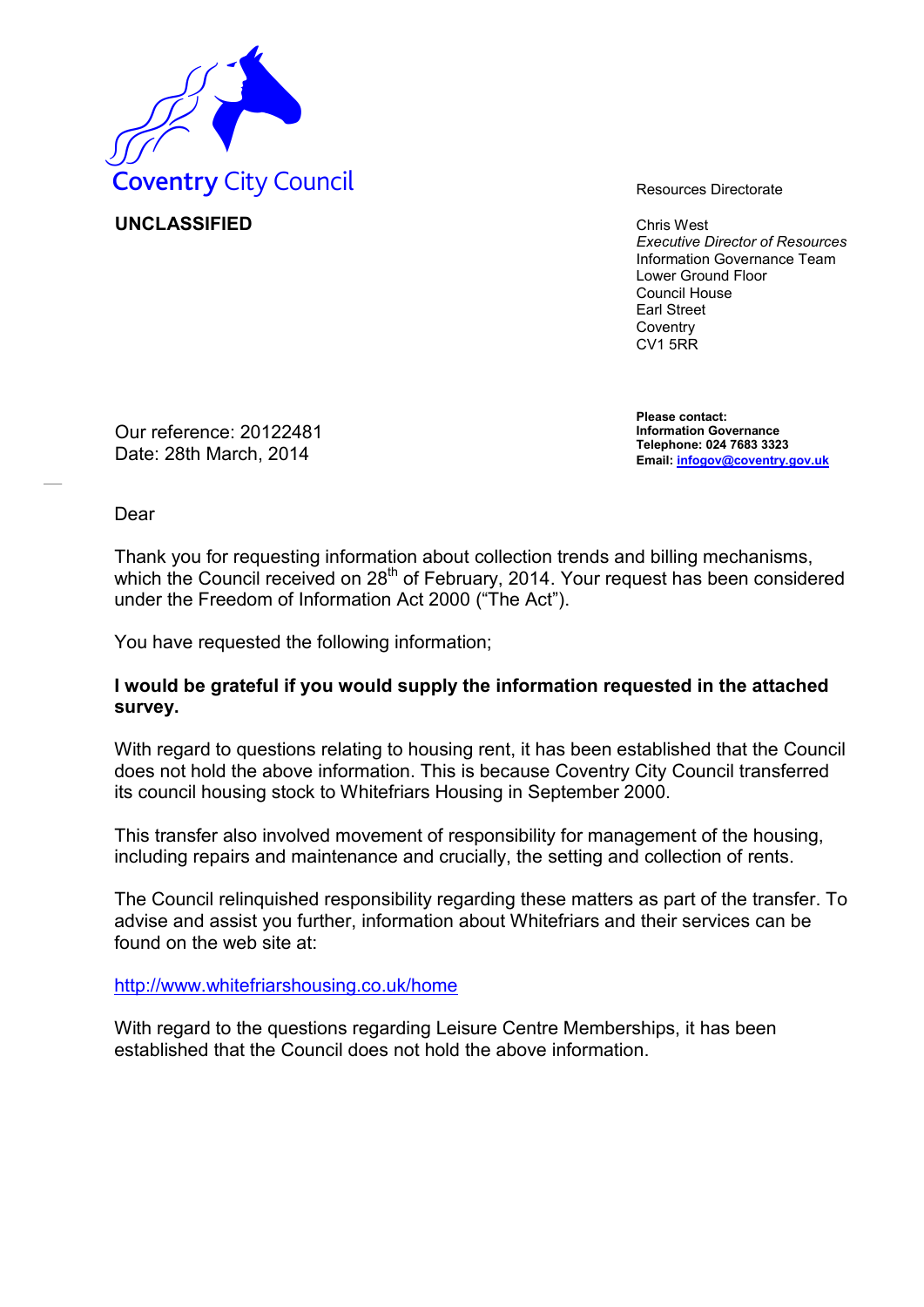As the operation of sports facilities is out sourced to external providers, in this instance Coventry Sports Trust and Coventry Sports Foundation, the Council do not have any finance arrangements for the payment of leisure centre memberships. To advise and assist you further, information about Coventry Sports Trust and Coventry Sports Foundation can be found at the following web sites:

<http://www.coventrysports.co.uk/>

## <http://www.covsf.com/>

And finally, with regard to retrospective live accounts, it has been established that the Council does not hold the above information. The Council is only able to provide current information.

Thus, we are unable to provide any information relating to the above, and are informing you as required per Section 1(1) (a) of the Act, which states:

*"Any person making a request for information to a public authority is entitled to be informed in writing by the public authority whether it holds information of the description specified in the request".*

Please note, under the Re-Use of Public Sector Information 2005 Regulations you are free to use this information for your own use or for the purposes of news reporting.

However, any other type of re-use under the Regulations, for example; publication of the information or circulation to the public, will require permission of the copyright owner and may be subject to terms and conditions. For documents where the copyright does not belong to Coventry City Council you will need to apply separately to the copyright holder.

If you wish to apply to reuse the information you have requested or have any other issues relating to this request please do not hesitate to contact me.

If you are unhappy with the outcome or handling of your request you should write to us within 40 working days of the date of this letter:

Information Governance Council House, Room 21a Lower Ground Floor Earl Street, Coventry. CV1 5RR [infogov@coventry.gov.uk](mailto:infogov@coventry.gov.uk)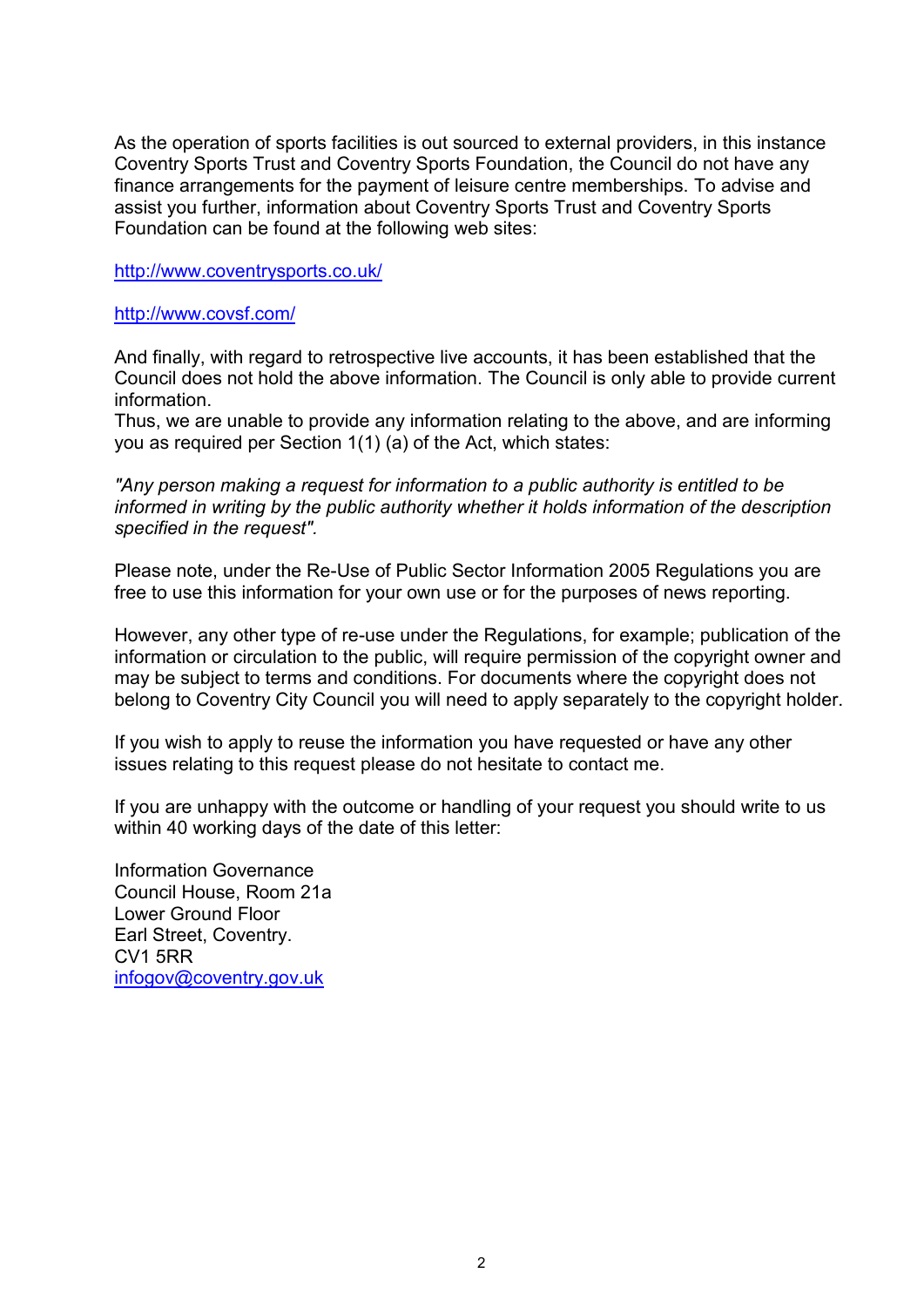If having done that you are still dissatisfied, the Information Commissioner can be contacted at:

Information Commissioner's Office Wycliffe House Water Lane Wilmslow **Cheshire** SK9 5AF

Yours sincerely

Karyn Wheatley Information Governance Assistant

**Enclosures**: Completed Local Government Survey – Collection Trends and Billing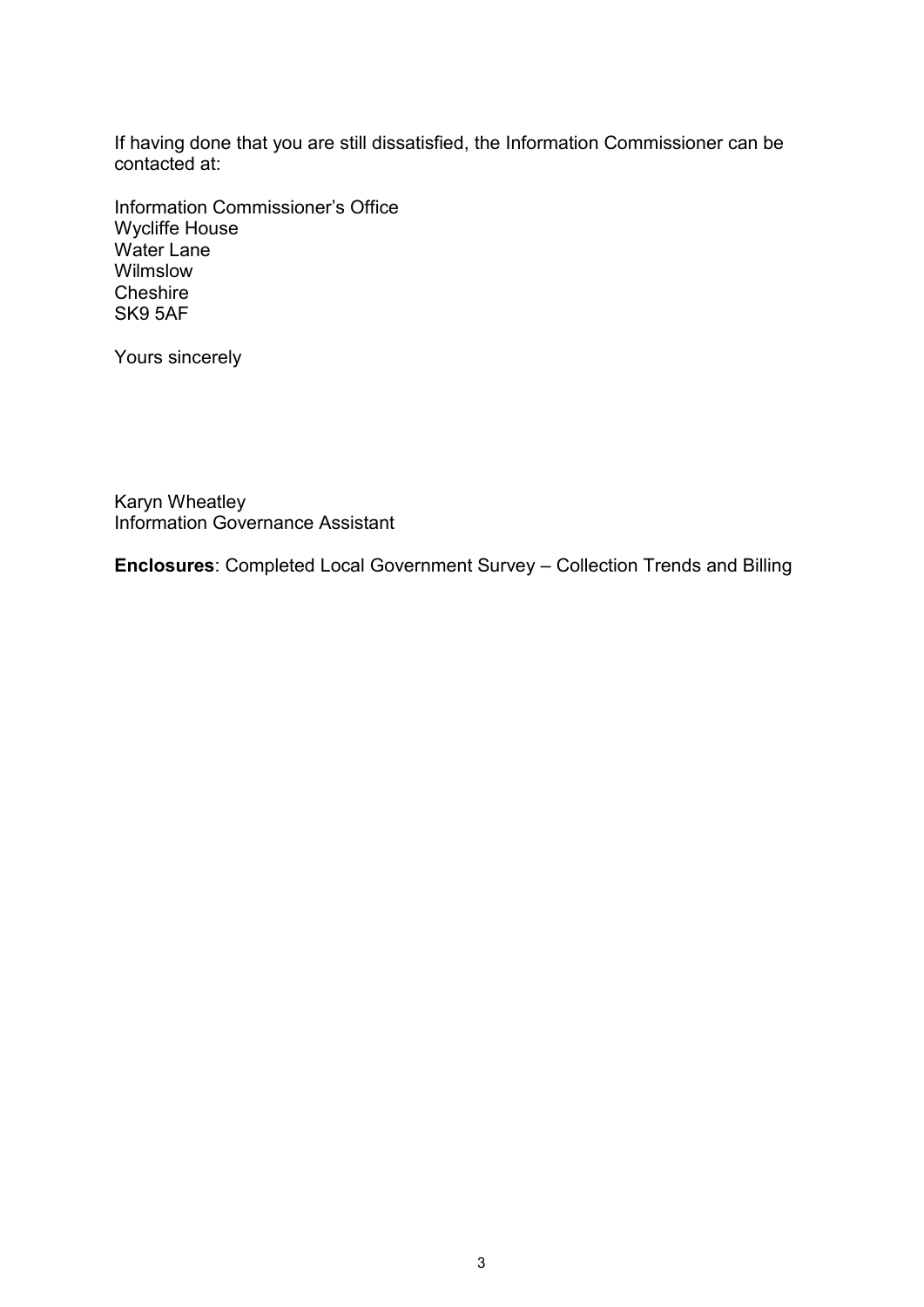## **Local Government Survey – Collection trends and billing mechanisms – February 2014**

**Name of Authority**

**Coventry City Council**

|                | <b>Part A - Direct Debit</b>                                                                                                                                                                                                                                                                                                                                         |                    |                     |                                                    |                       |                                |                               |  |  |  |  |
|----------------|----------------------------------------------------------------------------------------------------------------------------------------------------------------------------------------------------------------------------------------------------------------------------------------------------------------------------------------------------------------------|--------------------|---------------------|----------------------------------------------------|-----------------------|--------------------------------|-------------------------------|--|--|--|--|
|                |                                                                                                                                                                                                                                                                                                                                                                      | <b>Council Tax</b> | <b>Housing Rent</b> | <b>Sundry Debtors</b>                              | <b>Business Rates</b> | <b>Benefit</b><br>Overpayments | Leisure Centre<br>Memberships |  |  |  |  |
| Q1             | What is the Service User Number (SUN) ?                                                                                                                                                                                                                                                                                                                              | 971908 N/A         |                     | 97-16-11                                           | 971715                | 971908 N/A                     |                               |  |  |  |  |
| Q <sub>2</sub> | What is the percentage of live accounts marked to<br>pay by Direct Debit?<br>Where possible this should be the percentage of<br>those customers who would normally make a<br>payment that are paying by direct debit.<br>Accounts exempt from making a payment should be<br>excluded from the calculation.<br>Where a different calculation is used, please specify. |                    |                     |                                                    |                       |                                |                               |  |  |  |  |
|                | As at main billing 2014?                                                                                                                                                                                                                                                                                                                                             |                    | 61 N/A              | 18                                                 |                       | 45 N/A                         | N/A                           |  |  |  |  |
|                | As at 1st April 2013? Not available                                                                                                                                                                                                                                                                                                                                  |                    | N/A                 | Not available                                      | Not available         | N/A                            | N/A                           |  |  |  |  |
|                | As at 1 <sup>st</sup> April 2012? Not available                                                                                                                                                                                                                                                                                                                      |                    | N/A                 | Not available                                      | Not available         | N/A                            | N/A                           |  |  |  |  |
|                | As at 1 <sup>st</sup> April 2011? Not available                                                                                                                                                                                                                                                                                                                      |                    | N/A                 | Not available                                      | Not available         | N/A                            | N/A                           |  |  |  |  |
| Q <sub>3</sub> | As at 1st April 2010? Not available<br>What choice of payment dates do you offer $\vert$ 1, 10, 17, 24,<br>customers? (i e. 1st, 5th, 15th, 25th etc)                                                                                                                                                                                                                |                    | N/A                 | Not available<br>Any date, DD<br>file is run twice | Not available         | N/A                            | N/A                           |  |  |  |  |
|                |                                                                                                                                                                                                                                                                                                                                                                      | last day           | N/A                 | a week                                             | 1st                   | 5th                            | N/A                           |  |  |  |  |
| Q <sub>4</sub> | What choice of payment frequency do you offer<br>customers?                                                                                                                                                                                                                                                                                                          |                    |                     |                                                    |                       |                                |                               |  |  |  |  |
|                | Weekly                                                                                                                                                                                                                                                                                                                                                               |                    | N/A<br>N/A          | Χ<br>X                                             |                       |                                | N/A<br>N/A                    |  |  |  |  |
|                | Fortnightly<br>4 weekly                                                                                                                                                                                                                                                                                                                                              |                    | N/A                 | Χ                                                  |                       |                                | N/A                           |  |  |  |  |
|                | Monthly X                                                                                                                                                                                                                                                                                                                                                            |                    | N/A                 | X                                                  | X                     | X                              | N/A                           |  |  |  |  |
|                | quarterly                                                                                                                                                                                                                                                                                                                                                            |                    | N/A                 | X                                                  |                       |                                | N/A                           |  |  |  |  |
|                | Half-Yearly                                                                                                                                                                                                                                                                                                                                                          |                    | N/A                 | X                                                  |                       |                                | N/A                           |  |  |  |  |
|                | Yearly                                                                                                                                                                                                                                                                                                                                                               |                    | N/A                 | X                                                  |                       |                                | N/A                           |  |  |  |  |
|                | Other (please specify)                                                                                                                                                                                                                                                                                                                                               |                    | N/A                 |                                                    |                       |                                | N/A                           |  |  |  |  |
| Q <sub>5</sub> | Do you operate AUDDIS?                                                                                                                                                                                                                                                                                                                                               | Yes                | N/A                 | No                                                 | Yes                   | No                             | N/A                           |  |  |  |  |
| Q <sub>6</sub> | Do you offer Paperless Direct Debit?<br>By Phone? Yes                                                                                                                                                                                                                                                                                                                |                    | N/A                 | No                                                 | Yes                   | No                             | N/A                           |  |  |  |  |
|                | <b>Online?</b> Yes                                                                                                                                                                                                                                                                                                                                                   |                    | N/A                 | No                                                 | Yes                   | No                             | N/A                           |  |  |  |  |
| Q7             | What incentives do you offer to customers for<br>paying by Direct Debit?<br>i.e. Discounts, prize draws, additional payment<br>dates, etc                                                                                                                                                                                                                            | None               |                     |                                                    |                       |                                |                               |  |  |  |  |
| Q8             | What marketing material will you be sending with<br>annual bills for the year 2014/15 to encourage Direct<br>Debit take-up?<br>Please attach PDF examples where possible                                                                                                                                                                                             | None               |                     |                                                    |                       |                                |                               |  |  |  |  |
| Q <sub>9</sub> | Are you aware of Bacs' free marketing consultancy<br>service ?                                                                                                                                                                                                                                                                                                       | No                 |                     |                                                    |                       |                                |                               |  |  |  |  |
| Q10            | Have you carried out any propensity or attitudinal<br>surveys to help you reach those customers not<br>currently paying by Direct Debit?                                                                                                                                                                                                                             | No                 | N/A                 | No                                                 | No                    | No                             | N/A                           |  |  |  |  |
| Q11            | How many Direct Debit transactions have you<br>collected to date during the financial year 2013/14?                                                                                                                                                                                                                                                                  | 673,661 N/A        |                     | 16,169                                             | 27,231                |                                | 131 N/A                       |  |  |  |  |
| Q12            | How many were returned unpaid during 2013/14?                                                                                                                                                                                                                                                                                                                        | 8,804 N/A          |                     | 407                                                | 265                   |                                | 37 N/A                        |  |  |  |  |
| Q13            | What percentage of unpaid direct debits in 2013/14<br>were 'refer to payer'?                                                                                                                                                                                                                                                                                         | Not recorded       | N/A                 |                                                    | 14.00% Not recorded   | 24.00% N/A                     |                               |  |  |  |  |
| Q14            | What action does your authority take when<br>receiving a 'refer to payer' unpaid item?                                                                                                                                                                                                                                                                               |                    |                     |                                                    |                       |                                |                               |  |  |  |  |
|                | Cancel the direct debit immediately No                                                                                                                                                                                                                                                                                                                               |                    | N/A                 | Yes                                                | No                    | No                             | N/A                           |  |  |  |  |
|                | try to re-collect on a different payment date within<br>the month No                                                                                                                                                                                                                                                                                                 |                    | N/A                 | No                                                 | No                    | No                             | N/A                           |  |  |  |  |
|                | try to re-collect with the following months payment                                                                                                                                                                                                                                                                                                                  | Yes                | N/A                 | Yes                                                | Yes                   | Yes                            | N/A                           |  |  |  |  |
|                | Ask the customer to pay the missing instalment by<br>other means but keep the account on direct debit                                                                                                                                                                                                                                                                |                    |                     |                                                    |                       |                                |                               |  |  |  |  |
|                |                                                                                                                                                                                                                                                                                                                                                                      | No                 | N/A<br>N/A          | Yes                                                | No                    | No                             | N/A<br>N/A                    |  |  |  |  |
|                | Other (please specify)<br>How many indemnity requests have you received to                                                                                                                                                                                                                                                                                           |                    |                     |                                                    |                       |                                |                               |  |  |  |  |
| Q15            | date in 2013/14?                                                                                                                                                                                                                                                                                                                                                     |                    | 25 N/A              | 6                                                  | 5                     |                                | 0 N/A                         |  |  |  |  |